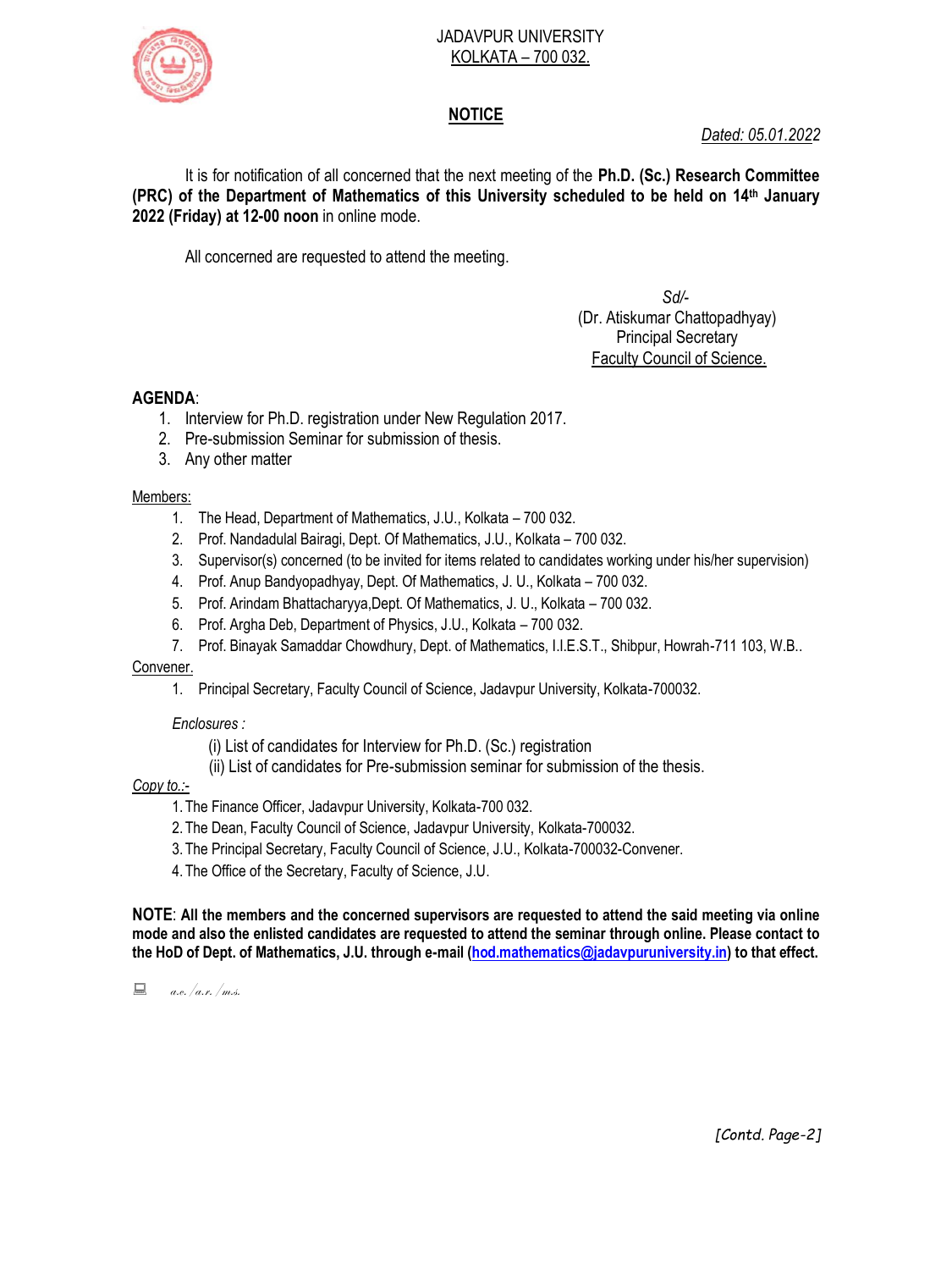#### **(1) LIST OF CANDIDATES FOR INTERVIEW UNDER NEW REGULATION THROUGH ONLINE**

| Time: 12:00 noon<br><b>Mode of Interview: Online</b><br>Date: 14th January 2022 |                        |                                 |                                                                                                       |  |
|---------------------------------------------------------------------------------|------------------------|---------------------------------|-------------------------------------------------------------------------------------------------------|--|
| SI.<br>No.                                                                      | Name of the Candidate  | <b>Name of the Supervisor</b>   | Whether qualified in NET/SET/GATE or<br>any other equivalent examination or<br>WRET conducted by J.U. |  |
| 1.                                                                              | <b>BIKRAMJIT ROY</b>   | Dr. Manasi Mandal, JU           | <b>GATE</b>                                                                                           |  |
| 2.                                                                              | SUBHANKAR KUSHARY      | Prof. Priti Kumar Roy, JU       | <b>GATE</b>                                                                                           |  |
| 3.                                                                              | <b>ANIRBAN SEN</b>     | Prof. Kallol Pal, JU            | <b>NET</b>                                                                                            |  |
| 4.                                                                              | <b>DEBJIT PAL</b>      | Prof. Dipak Kumar Kesh, JU      | <b>NET</b>                                                                                            |  |
| 5.                                                                              | <b>NEHA MUNDHRA</b>    | Prof. Bibhas Chandra Giri, JU   | <b>NET</b>                                                                                            |  |
| 6.                                                                              | <b>LITAN KUMAR DAS</b> | Prof. Prakash Chandra Mali, JU  | <b>NET</b>                                                                                            |  |
| 7.                                                                              | PARITOSH GHOSH         | Prof. Arindam Bhattacharyya, JU | <b>NET</b>                                                                                            |  |
| 8.                                                                              | PRITAM GOSWAMI         | Prof. Buddhadeb Sau, JU         | <b>NET</b>                                                                                            |  |
| 9.                                                                              | <b>RAJA DAS</b>        | Prof. Buddhadeb Sau, JU         | <b>NET</b>                                                                                            |  |
| 10.                                                                             | <b>RAMA MALLICK</b>    | Prof. Bibhas Chandra Giri, JU   | <b>NET</b>                                                                                            |  |
| 11.                                                                             | <b>SABIR AHAMMED</b>   | Dr. Molla Basir Ahamed, JU      | <b>NET</b>                                                                                            |  |
| 12.                                                                             | <b>SANJU MANDAL</b>    | Dr. Molla Basir Ahamed, JU      | <b>NET</b>                                                                                            |  |
| 13.                                                                             | <b>SANJU SARDAR</b>    | Prof. Priti Kumar Roy, JU       | <b>NET</b>                                                                                            |  |
| 14.                                                                             | <b>SHAMIM SOHEL</b>    | Prof. Kallol Paul, JU           | <b>NET</b>                                                                                            |  |
| 15.                                                                             | <b>AYANAVA BASAK</b>   | Prof. Nandadulal Bairagi, JU    | NET / GATE                                                                                            |  |
| 16.                                                                             | <b>INDRANI MODAK</b>   | Prof. Bibhas Chandra Giri, JU   | NET / GATE                                                                                            |  |
| 17.                                                                             | <b>MUKUL SK</b>        | Prof. Prakash Chandra Mali, JU  | NET / GATE                                                                                            |  |
| 18.                                                                             | <b>RUNU PAUL</b>       | Prof. Sujit Kumar Sardar, JU    | NET / GATE                                                                                            |  |
| 19.                                                                             | <b>SOUNOV MARICK</b>   | Prof. Nandadulal Bairagi, JU    | NET / GATE                                                                                            |  |
| 20.                                                                             | <b>TANDRA SARKAR</b>   | Prof. Arindam Bhattacharyya, JU | NET / SET                                                                                             |  |
| 21.                                                                             | SK MOSARAF AHAMMED     | Prof. Priti Kumar Roy, JU       | NET / SET / GATE                                                                                      |  |
| 22.                                                                             | <b>SUBRATA PAUL</b>    | Prof. Prakash Chandra Mali, JU  | <b>SET</b>                                                                                            |  |

The following candidates are qualified in the WRET examination conducted by Jadavpur University for admission to the Ph.D.(Sc.) and eligible for appearing in the interview.

| 23. | ANINDYA MUKHERJEE           | Prof. Pratulananda Das,     | anindyam1997@gmail.com        | WRET |
|-----|-----------------------------|-----------------------------|-------------------------------|------|
|     |                             |                             |                               |      |
|     | [Ref. ID:SPHDMATH2122-II-1] | JU                          |                               |      |
| 24. | <b>MADHUKRISHNA</b>         | Prof. Subenoy Chakraborty,  | madhukrishnachakrabortyjumath | WRET |
|     | <b>CHAKRABORTY</b>          | JU                          | @gmail.com                    |      |
|     | [Ref. ID:SPHDMATH2122-II-4] |                             |                               |      |
| 25. | RITTIKA PAIN                | Prof. Anup                  | merrybittu@gmail.com          | WRET |
|     | [Ref. ID:SPHDMATH2122-II-3] | Bandyopadhyay, JU           |                               |      |
| 26. | <b>PROMIT MUKHERJEE</b>     | Prof. Sujit Kumar Sadar, JU | promitmukherjee478@gmail.com  | WRET |
|     | [Ref. ID:SPHDMATH2122-II-5] |                             |                               |      |

# **DEPARTMENT OF MATHEMATICS**

#### **(2) LIST OF CANDIDATES FOR PRE-SUBMISSION SEMINAR FOR SUBMISSION OF THE THESIS**  $\overline{\phantom{a}}$

| Date: 14th January 2022 |                                                       | Time: 12:00 noon                                                              |                                                                                                    | <b>Mode of presentation: Online</b> |                                                    |
|-------------------------|-------------------------------------------------------|-------------------------------------------------------------------------------|----------------------------------------------------------------------------------------------------|-------------------------------------|----------------------------------------------------|
| SI.<br>No.              | Name of the<br>candidates<br>[Index No]               | Name of the<br>Supervisor/s                                                   | Proposed Title of<br>the Thesis                                                                    | Date of<br>Registration             | Date of<br>Publication of<br>Course Work<br>Result |
| 1.                      | Sri Susanta Mandal<br>[Index No.:<br>22/17/Maths./25] | Prof. Gopal Chandra<br>Shit, Dept. of<br>Mathematics, J.U.,<br>Kolkata-700032 | "Entropy analysis<br>of flow and heat<br>transfer of<br>electrically<br>conducting<br>nanofluids". | 04.05.2017                          | 15.05.2018                                         |